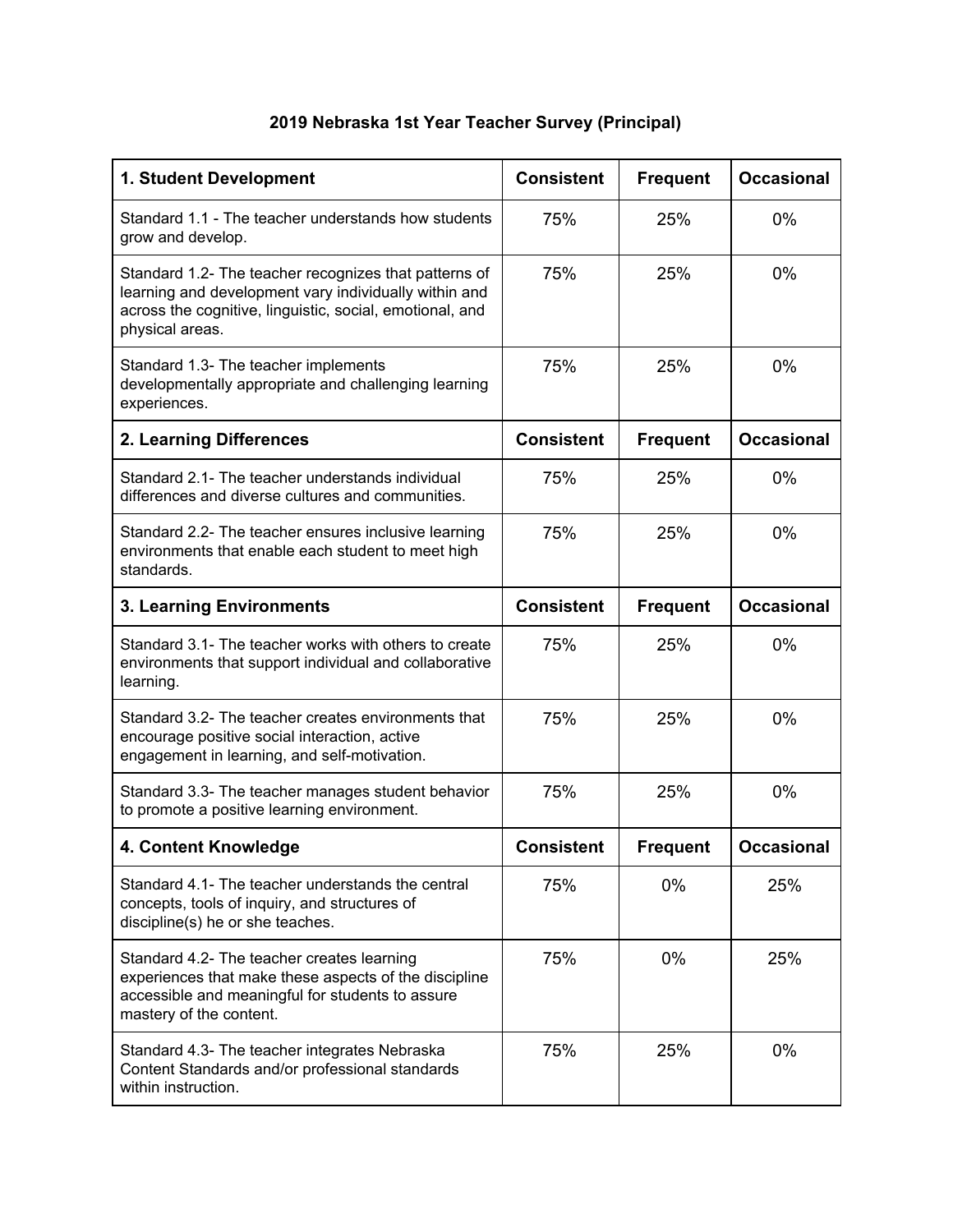| <b>5. Application of Content</b>                                                                                                                                                                                                      | <b>Consistent</b> | <b>Frequent</b> | <b>Occasional</b> |
|---------------------------------------------------------------------------------------------------------------------------------------------------------------------------------------------------------------------------------------|-------------------|-----------------|-------------------|
| Standard 5.1- The teacher understands how to<br>connect concepts across disciplines.                                                                                                                                                  | 75%               | 25%             | 0%                |
| Standard 5.2- The teacher uses differing perspectives<br>to engage students in critical thinking, creativity, and<br>collaborative problem solving related to authentic<br>local and global issues.                                   | 75%               | 0%              | 25%               |
| 6. Assessment                                                                                                                                                                                                                         | <b>Consistent</b> | <b>Frequent</b> | <b>Occasional</b> |
| Standard 6.1- The teacher understands multiple<br>methods of assessment.                                                                                                                                                              | 75%               | $0\%$           | 25%               |
| Standard 6.2- The teacher uses multiple methods of<br>assessment to engage students in their own growth,<br>to monitor student progress, and to guide the<br>teacher's and student's decision making.                                 | 75%               | 0%              | 25%               |
| 7. Planning for Instruction                                                                                                                                                                                                           | <b>Consistent</b> | <b>Frequent</b> | <b>Occasional</b> |
| Standard 7.1- The teacher plans instruction that<br>supports every student in meeting rigorous learning<br>goals.                                                                                                                     | 75%               | 0%              | 25%               |
| Standard 7.2- The teacher draws upon knowledge of<br>content areas, curriculum, cross-disciplinary skills,<br>technology, and pedagogy.                                                                                               | 75%               | 0%              | 25%               |
| Standard 7.3- The teacher draws upon knowledge of<br>students and the community context.                                                                                                                                              | 75%               | 0%              | 25%               |
| 8. Instructional Strategies                                                                                                                                                                                                           | <b>Consistent</b> | <b>Frequent</b> | <b>Occasional</b> |
| Standard 8.1- The teacher understands a variety of<br>instructional strategies.                                                                                                                                                       | 75%               | 0%              | 25%               |
| Standard 8.2- The teacher uses a variety of<br>instructional strategies to encourage students to<br>develop deep understanding of content areas and<br>their connection and to build skills to apply knowledge<br>in meaningful ways. | 75%               | 0%              | 25%               |
| Standard 8.3- The teacher utilizes available<br>technology for instruction and assessment.                                                                                                                                            | 75%               | 25%             | 0%                |
| 9. Professional Learning and Ethical Practice                                                                                                                                                                                         | <b>Consistent</b> | <b>Frequent</b> | <b>Occasional</b> |
| Standard 9.1- The teacher engages in ongoing<br>professional learning.                                                                                                                                                                | 75%               | 25%             | $0\%$             |
| Standard 9.2- The teacher models ethical                                                                                                                                                                                              | 75%               | 25%             | 0%                |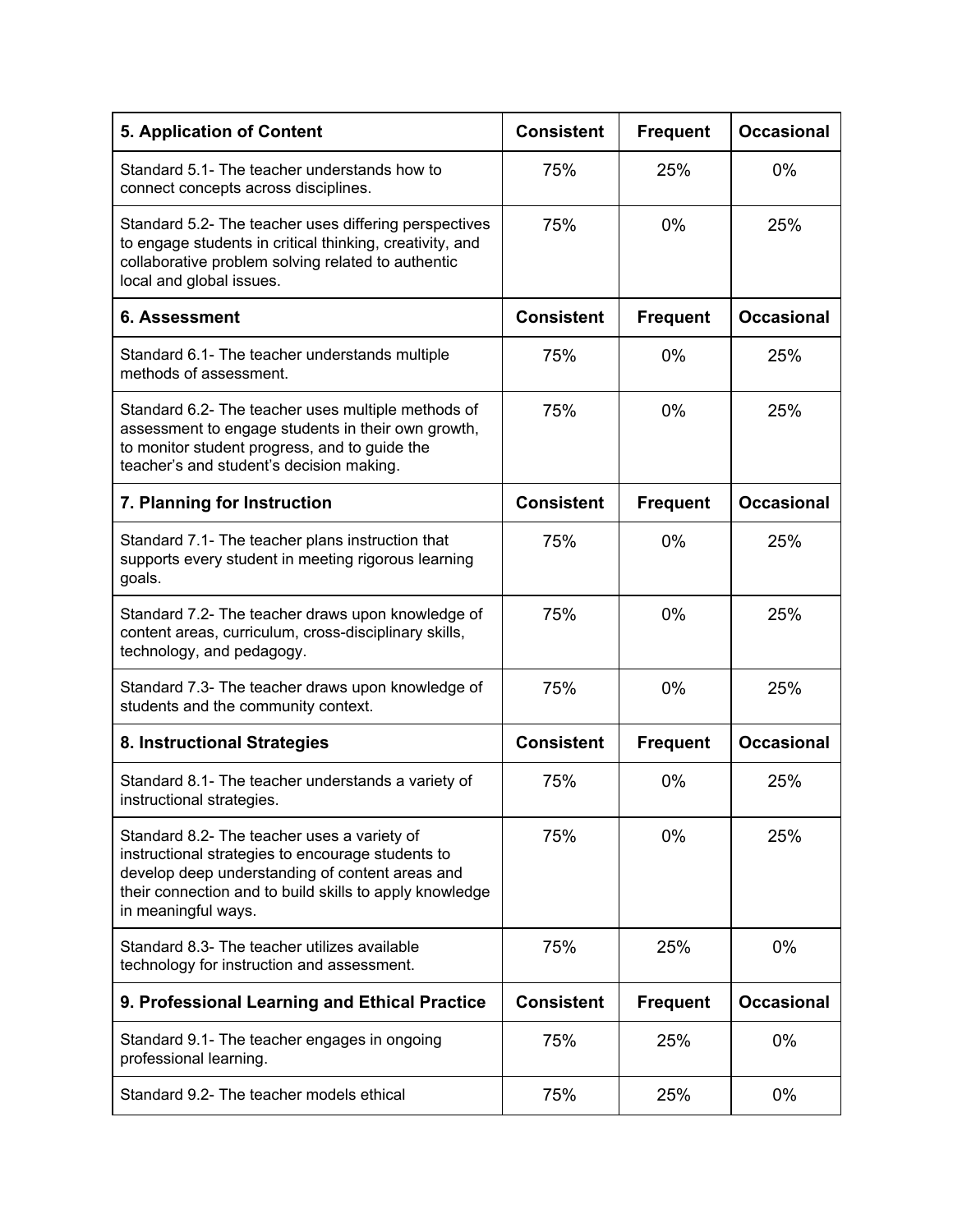| professional practice.                                                                                                                                                                                                                                                                  |                   |                 |                   |
|-----------------------------------------------------------------------------------------------------------------------------------------------------------------------------------------------------------------------------------------------------------------------------------------|-------------------|-----------------|-------------------|
| Standard 9.3- The teacher uses evidence to<br>continually evaluate his/her practice, particularly the<br>effects of his/her choices and actions on others<br>(students, families, other professionals, and the<br>community), and adapts practice to meet the needs of<br>each student. | 75%               | $0\%$           | 25%               |
| 10. Leadership and Collaboration                                                                                                                                                                                                                                                        | <b>Consistent</b> | <b>Frequent</b> | <b>Occasional</b> |
| Standard 10.1 - The teacher seeks opportunities to<br>take responsibility for student learning.                                                                                                                                                                                         | 75%               | $0\%$           | 25%               |
| Standard 10.2 - The teacher seeks opportunities,<br>including appropriate technology, to collaborate with<br>students, families, colleagues, and other school<br>professionals, and community members to ensure<br>student growth.                                                      | 75%               | 0%              | 25%               |
| 11. Impact on Student Learning and<br><b>Development</b>                                                                                                                                                                                                                                | <b>Consistent</b> | <b>Frequent</b> | <b>Occasional</b> |
| Standard 11.1 - The teacher works to positively<br>impact the learning and development for all students.                                                                                                                                                                                | 75%               | 25%             | 0%                |
| 12. Professional Dispositions                                                                                                                                                                                                                                                           | <b>Consistent</b> | <b>Frequent</b> | <b>Occasional</b> |
| Standard 12.1 - The teacher demonstrates passion,<br>self-awareness, initiative and enthusiasm.                                                                                                                                                                                         | 75%               | 25%             | 0%                |
| Standard 12.2 - The teacher demonstrates skill in<br>interpersonal relationships, reflective response to<br>feedback, and displays evidence of appropriate social<br>awareness.                                                                                                         | 75%               | 0%              | 25%               |
| Standard 12.3 - The teacher practices good judgment,<br>flexibility, problem-solving skills, professional<br>communication, and organization.                                                                                                                                           | 75%               | 0%              | 25%               |
| Standard 12.4 - The teacher maintains a professional                                                                                                                                                                                                                                    |                   |                 |                   |

13. Based upon the performance of this 1st year teacher, how would you rate his/her impact on student learning?